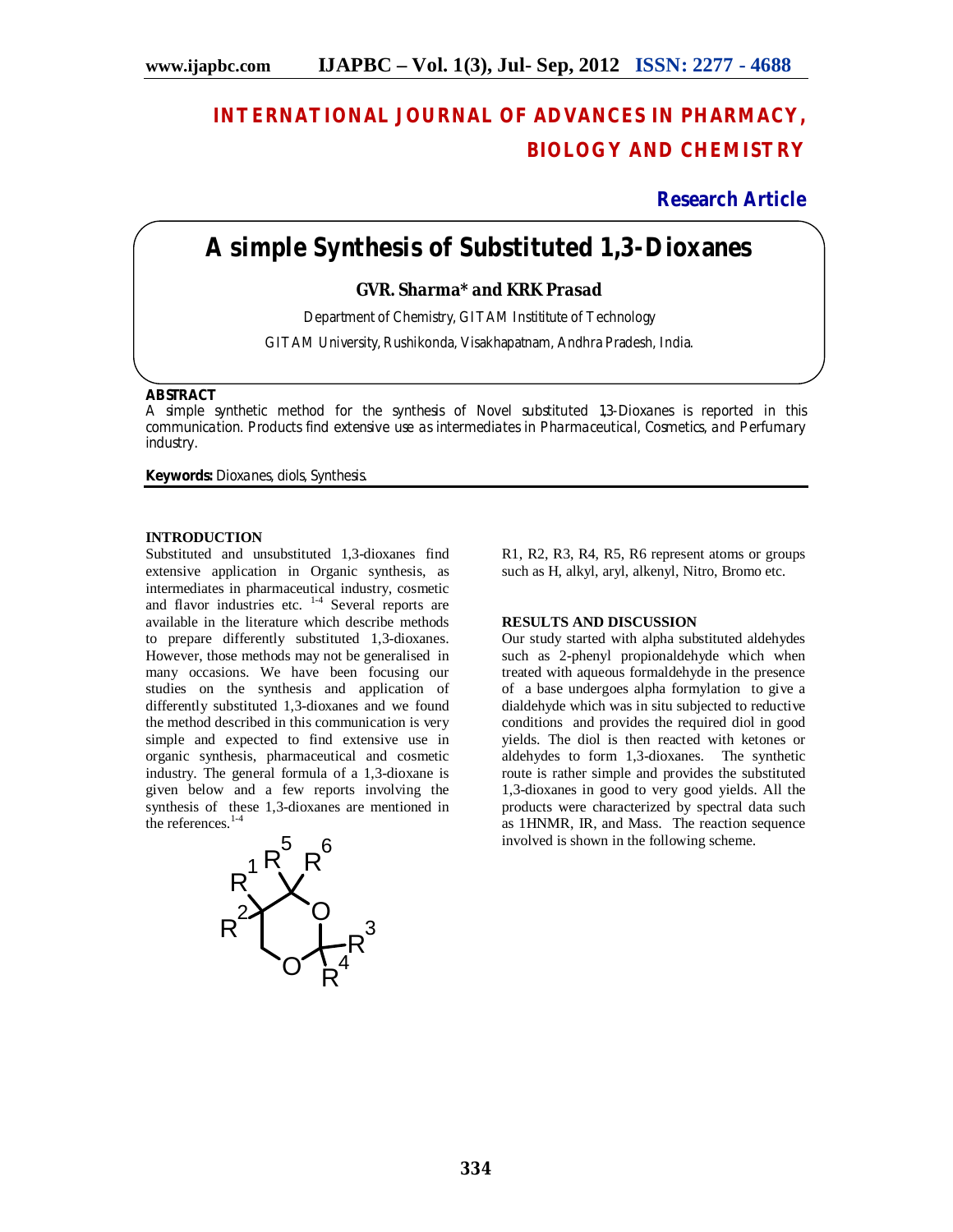

 $R<sup>1</sup> = H$ , Me;  $R<sup>2</sup> = Me$ , Et, n-Propyl, isobutyl

### **EXPERIMENTAL**

Reagents and chemicals are obtained from commercial sources and used as such without purification. 1HNMR (Bruker 400 MHz) and Mass analysis was carriedout for all the intermediates and final compounds.

# **General Procedure from Aldehyde to Dioxane A) Preparation of 2-methyl-2-phenyl-1,3 propane diol**

400 ml of methanol and 87 gr of NaOH are given into a 1 ltr 4 necked flask equipped with a mechanical stirred, thermometer, addition funnel , cooling bath . 200 gr of 37% formaldehyde is added within 1hr at room temperature. And then 100gr of 2-methyl-2-phenyl propanal is added to reaction mixture within 2 hrs at 25-30°C ., after addition of Aldehyde stirred for 2hrs at RT. Adjust the PH-6, and distilled the solvent under atmospheric pressure. Cool the mixture and neutralized with NaHCO<sub>3</sub> solution. Filtered with sodium bisulphate and then distilled it to give the 86 gr of diol.

# **B) Preparation of Dioxane**

85 gr of above diol , 350 ml of acetone ,1 gr PTSA are taken into a 500 ml flask equipped with a mechanical stirrer, thermometer, and addition funnel. The mixture is stirred for 2 hrs at room temperature .and then 10 gr of solid  $NaCO<sub>3</sub>$  is added, distilled the acetone, and given the water

wash to neutral. Then filtered with  $Na<sub>2</sub>SO<sub>4</sub>$ , distillation to get 89 gr of 2,2,5-trimethyl-5-phenyl-1,3-Dioxane.

O R 2

Similarly 2-Ethyl-5-methyl-5-phenyl-1,3-dioxane, 2-isopropyl-5-methyl-5-phenyl-1,3-dioxane, 2- Propyl-5-methyl-5-phenyl-1,3-dioxane are prepared and characterized by 1HNMR, Mass etc.

1HNMR in CDCl3: δ 0.9 (s, 3H, Me), 1.0 (s, 3H, Me), 1.1 (s, 3H, Me), 3.6-4.4 ( 4H, CH2-O), 7.0-7.6 (m, 5H, Ar) Mass:  $206 (M^{\dagger})$ .

### **CONCLUSION**

In conclusion, we have reported in this communication a simple and brief synthetic methodology for the synthesis of substituted 1,3 dioxane which find extensive application in pharmaceutical, Cosmetic and flavor industry apart from its potential use in organic synthesis. Further work is in progress which will be communicated in an appropriate journal.

### **ACKNOWLEDGEMENTS**

The authors thank to Dr. S. Venkateswarlu of Laila Impex, Vijayawada, India for his support to obtain NMR and Mass data.